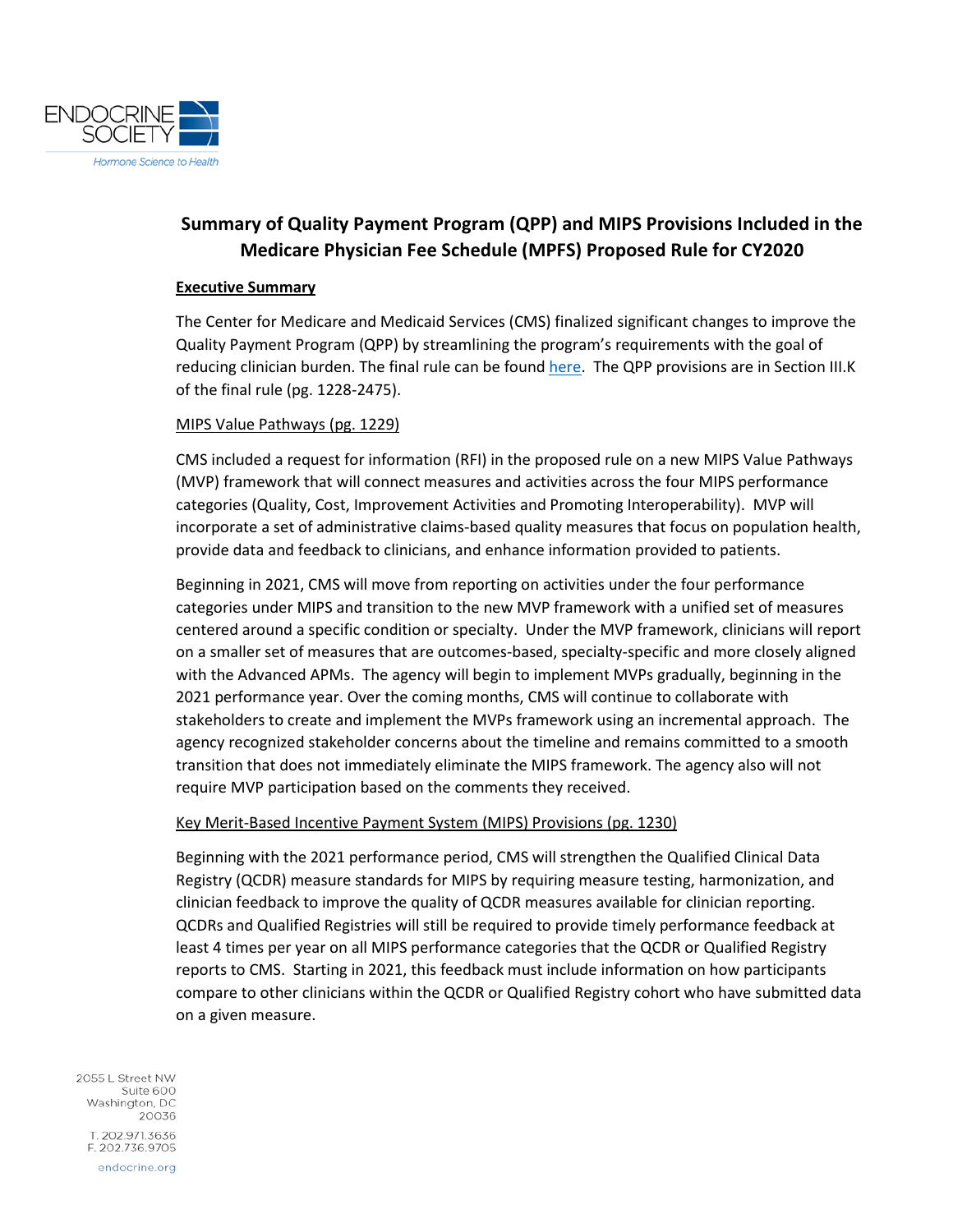

The agency finalized several changes to the measures for 2020. CMS added new specialty sets of measures for Audiology, Pulmonology and Endocrinology, among others. The agency finalized the removal of several standard-care and process measures, consistent with the Meaningful Measures Initiative. CMS also finalized the proposal to add ten new episode-based measures in the cost performance category to more accurately reflect the cost of care that specialists provide, and made changes to the interoperability measures that are discussed below.

### Key Alternative Payment Model (APM) Provisions (pg. 1231)

The agency finalized the proposal to refine the APM scoring standard to improve flexibility for participants. Beginning in 2020, CMS will allow APM entities and MIPS eligible clinicians participating in APMS with the option to report a MIPS Quality measure for the MIPS Quality performance category. APM entities will receive a calculated score based on individual, TIN, or APM entity reporting based on the generally applicable MIPS reporting and scoring rules for the Quality performance category.

CMS will apply the existing uncontrollable circumstances policies to MIPS eligible clinicians participating in APMs, if they are subject to the APM scoring standard and would report on MIPS quality measures. The agency also clarified definitions and reporting requirements for APM participants.

\_\_\_\_\_\_\_\_\_\_\_\_\_\_\_\_\_\_\_\_\_\_\_\_\_\_\_\_\_\_\_\_\_\_\_\_\_\_\_\_\_\_\_\_\_\_\_\_\_\_\_\_\_\_\_\_\_\_\_\_\_\_\_\_\_\_\_\_\_\_\_\_\_\_\_\_\_\_\_\_\_

 $\overline{\phantom{a}}$ 

# **MIPS Program Details (pg. 1235)**

### Transforming MIPS with MIPS Value Pathways (MVP) (pg. 1243)

CMS will outline the details of the MVP in next year's rulemaking cycle. In this final rule, CMS modified the proposed MVP framework, which will be defined by four guiding principles:

- 1) MVPs should consist of limited sets of measures and activities that are meaningful to clinicians, which will reduce or eliminate clinician burden related to selection of measures and activities, simplify scoring, and lead to sufficient comparative data;
- 2) MVPs should include measures that encourage performance improvement in high priority areas;
- 3) MVPs should include measures and activities that would result in providing comparative performance data that is valuable to patients and caregivers when choosing care; and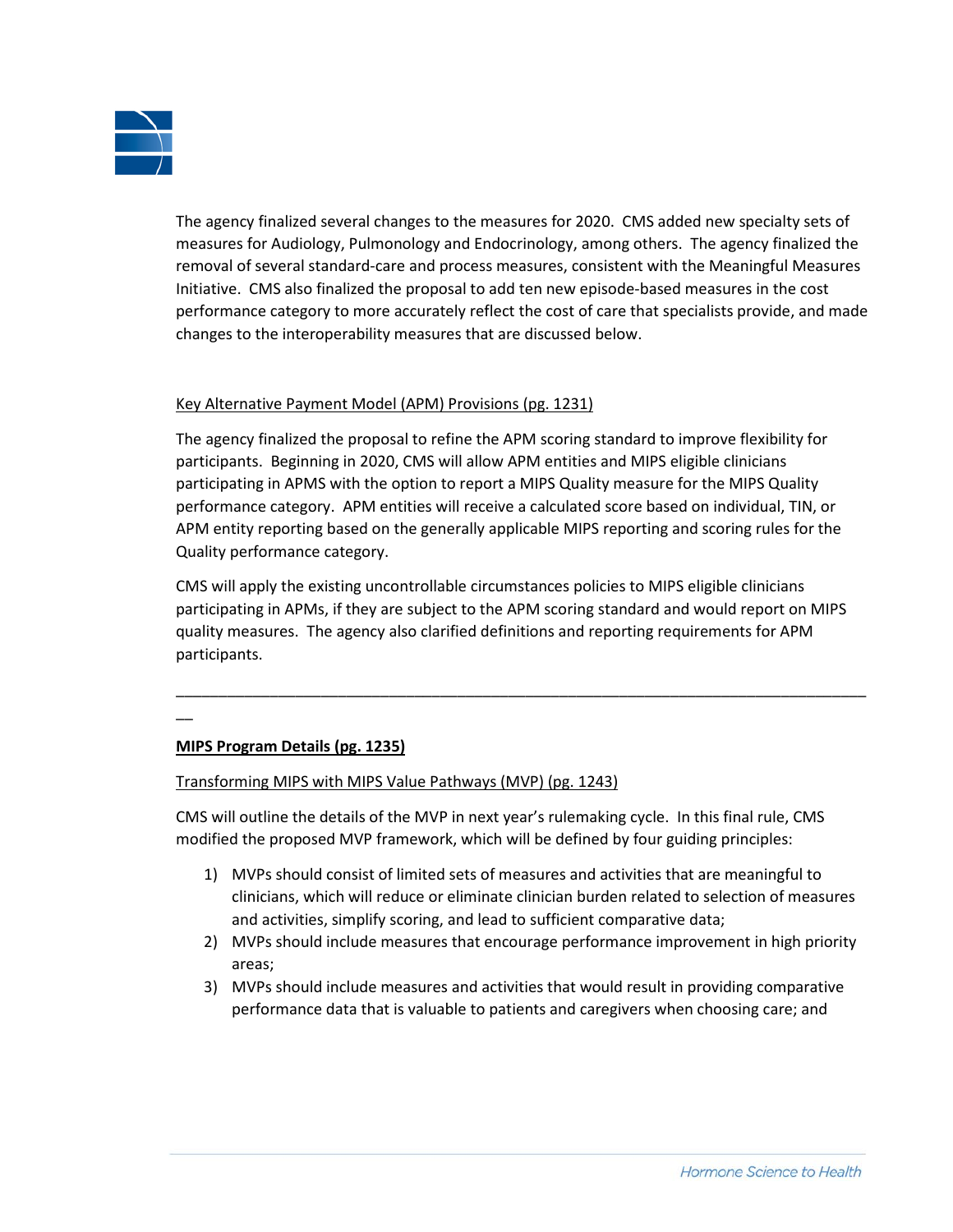

4) MVPs should reduce barriers to APM participation by including measures that are part of APMs, and by linking cost and quality measurement.

CMS envisions that MVPs would be organized around clinician specialty or health condition and will encompass a set of related measures and activities. Grouping quality and cost measures and improvement activities that are highly correlated, along with the measures from the Promoting Interoperability performance category, will strengthen clinical improvement and streamline reporting.

The agency received over 2,100 comments related to the design and implementation of MVPs, which are not summarized in the final rule. The agency appreciated all of the feedback and will utilize the comments for future rulemaking on MVPs. CMS wants to engage with stakeholders as they develop the MVPs in the CY 2021 proposed rule, as well as additional ways to reduce burden in the MIPS program. For example, the agency is interested in recommendations to reduce burden across all four MIPS categories, as well as input on the number of measures included across categories, reporting timeframes, and data submission methods. CMS may hold public listening sessions and webinars as well as provide other opportunities for stakeholder engagement. CRD will monitor these opportunities and share ways to engage on this issue moving forward.

### Group Reporting (pg. 1244)

CMS finalized the proposal to revise existing policy at §414.1310€(2)(ii) on group reporting related to the Promoting Interoperability performance category. The revised policy states that "individual eligible clinicians that elect to participate in MIPS as a group must aggregate their performance data across the group's TIN, and for the Promoting Interoperability performance category, must aggregate the performance data of all of the MIPS eligible clinicians in the group's TIN for whom the group has data in CEHRT."

The agency also revised existing policy at §414.1315(d)(ii) to state that solo practitioners and groups of 10 or fewer eligible clinicians that elect to participate in MIPS as a virtual group must aggregate their performance data across the virtual group's TINs. For the Promoting Interoperability performance category, they must aggregate the performance data of all of the MIPS eligible clinicians in the virtual group's TINs for whom the virtual group has data in CEHRT.

### **MIPS Performance Category Measures and Activities (pg. 1246)**

CMS finalized the proposed increase to the performance threshold to 45 points in 2020 and 60 points in 2021. The agency increased the additional performance threshold for exceptional performers to 85 points for performance year 2022 and 2023.

CMS did not finalize any changes to the MIPS performance category weights as seen below. egories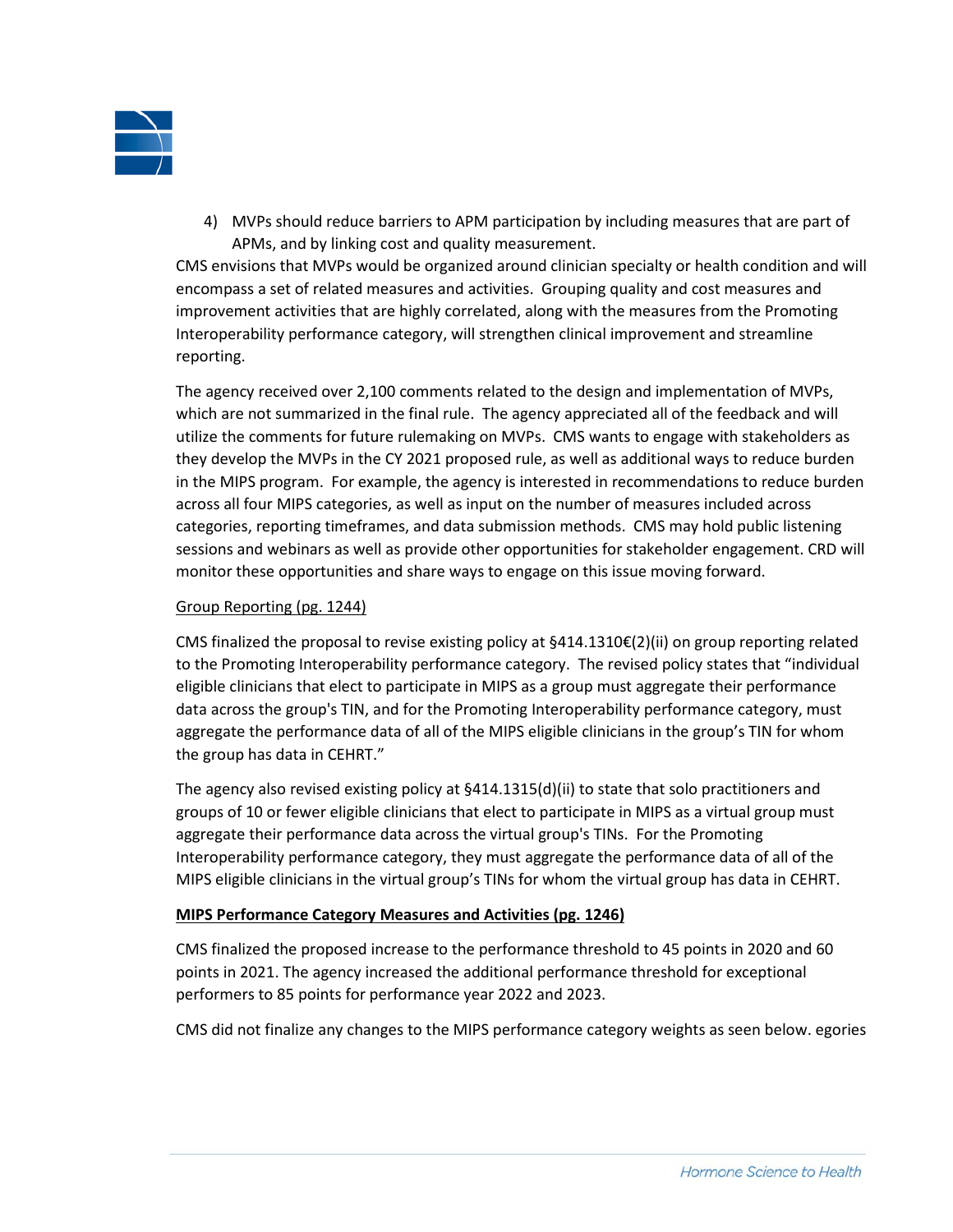

- The Quality performance category is weighted at 45 percent (no change from 2019).
	- o CMS did not finalize the proposed change to decrease the quality performance category weight to 40 percent and will re-evaluate in future rulemaking.
- The Cost performance category is weighted at 15 percent (no change from 2019).
	- o CMS did not finalize the proposed change to increase the cost performance category weight to 20 percent and will re-evaluate in future rulemaking.
- The Promoting Interoperability performance category is weighted at 25 percent (no change from 2019).
- The Improvement Activities performance category is weighted at 15 percent (no change from 2019).

*For the Quality performance category*: the agency will continue to focus on high-priority outcome measures and added new specialty sets for the following specialties: Speech Language Pathology, Audiology, Clinical Social Work, Chiropractic Medicine, Pulmonology, Nutrition/Dietician, and Endocrinology.

Table 50, transcribed from the final rule, shows the final scoring policies for the quality performance category for the 2020 MIPS performance period.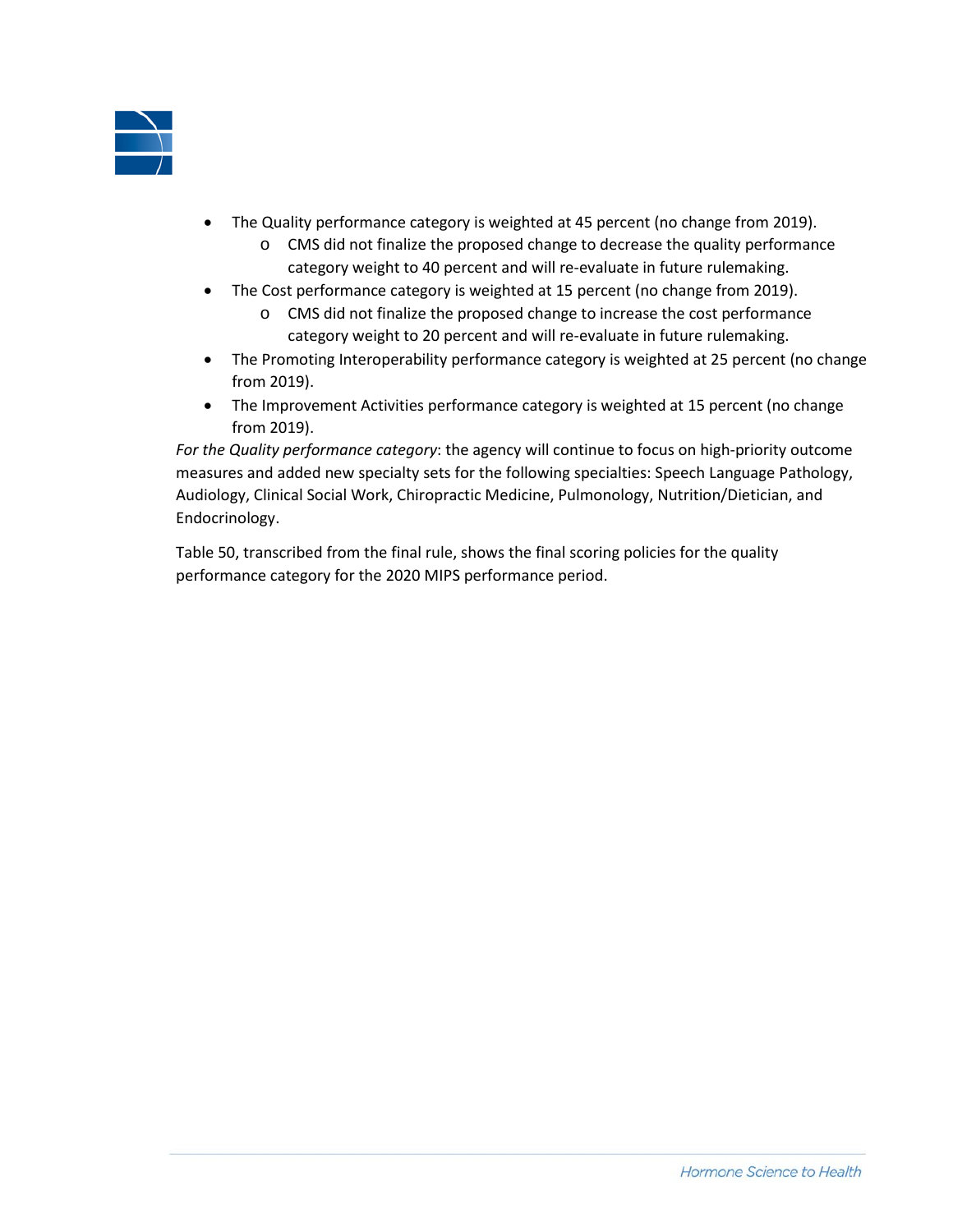

| <b>Measure</b>     | <b>Description</b>               | <b>Scoring Rules</b>                                             |
|--------------------|----------------------------------|------------------------------------------------------------------|
| <b>Type</b>        |                                  |                                                                  |
| Class 1            | Measures that are submitted or   | 3 to 10 points based on performance compared to                  |
|                    | calculated that                  | the benchmark                                                    |
|                    | meet all the following criteria: |                                                                  |
|                    | Has a benchmark;<br>1)           |                                                                  |
|                    | Has at least 20 cases; and<br>2) |                                                                  |
|                    | 3) Meets the data                |                                                                  |
|                    | completeness standard            |                                                                  |
|                    | (generally 70 percent for        |                                                                  |
|                    | $2020)$ <sup>*</sup> .           |                                                                  |
| Class <sub>2</sub> | Measures that are submitted and  | 3 points                                                         |
|                    | meet data                        |                                                                  |
|                    | completeness, but do not have    |                                                                  |
|                    | either of the                    |                                                                  |
|                    | following:                       |                                                                  |
|                    | A benchmark<br>1)                |                                                                  |
|                    | At least 20 cases<br>2)          |                                                                  |
| Class 3            | Measures that are submitted, but | MIPS eligible clinicians other than small practices will receive |
|                    | do not meet data completeness    | zero measure achievement points.                                 |
|                    | threshold, even if they have a   |                                                                  |
|                    | measure benchmark and/or meet    | Small practices will continue to receive 3 points.               |
|                    | the case                         |                                                                  |
|                    | minimum.                         |                                                                  |

\*The Class 2 and 3 measure scoring policies are not applicable to CMS Web Interface measures or administrative claims-based measures.

*For the Cost performance category,* CMS finalized the proposal to add 10 new episode-based cost measures, which will more accurately reflect the cost of care specialists provide. The agency revised two current measures (Medicare Spending Per Beneficiary Clinician and Total Per Capita Cost). Episode-based measures, set out in the below table, are developed to represent the cost to Medicare for items and services furnished during an episode of care.

| <b>Measure Topic</b>                                                | <b>Episode Measure Type</b>              |
|---------------------------------------------------------------------|------------------------------------------|
| Acute Kidney Injury Requiring New Inpatient Dialysis                | Procedural                               |
| <b>Elective Primary Hip Arthroplasty</b>                            | Procedural                               |
| Femoral or Inguinal Hernia Repair                                   | Procedural                               |
| <b>Hemodialysis Access Creation</b>                                 | Procedural                               |
| Inpatient Chronic Obstructive Pulmonary Disease (COPD) Exacerbation | <b>Acute Inpatient Medical Condition</b> |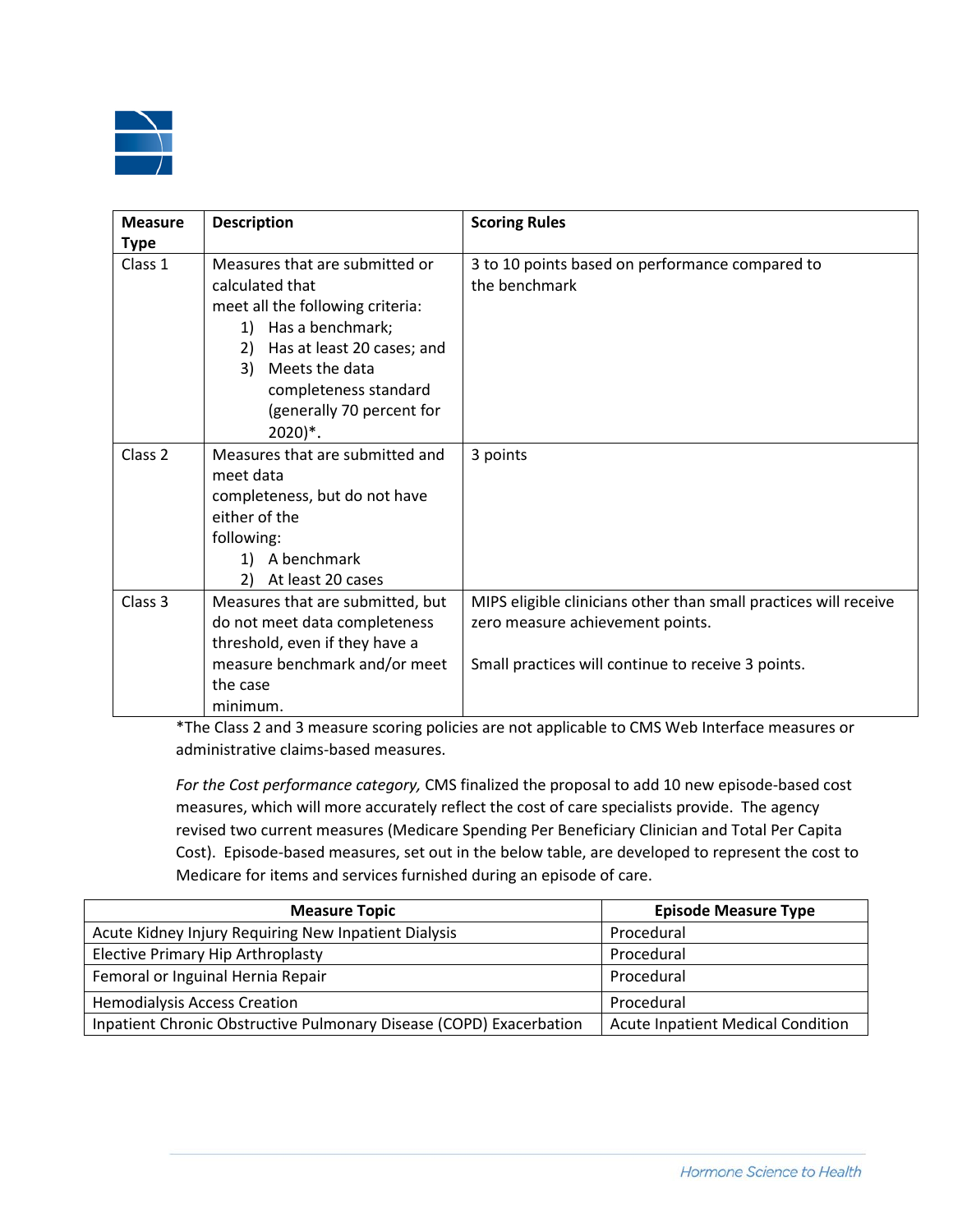

| Lower Gastrointestinal Hemorrhage (proposed only for groups) | <b>Acute Inpatient Medical Condition</b> |
|--------------------------------------------------------------|------------------------------------------|
| Lumbar Spine Fusion for Degenerative Disease, 1-3 Levels     | Procedural                               |
| Lumpectomy Partial Mastectomy, Simple Mastectomy             | Procedural                               |
| Non-Emergent Coronary Artery Bypass Graft (CABG)             | Procedural                               |
| Renal or Ureteral Stone Surgical Treatment                   | Procedural                               |

*For the Improvement Activities performance category,* CMS finalized the following changes:

- Modified the definition of a rural area at §414.1305 to mean "a ZIP code designated as rural by the Federal Office of Rural Health Policy (FORHP), using the most recent FORHP Eligible ZIP Code file available," which corrects the Health Resources and Services Administration (HRSA) Area Health Resource file name;
- Removed the criteria for patient-centered medical home designation that a practice must have received accreditation from one of four accreditation organizations that are nationally recognized or comparable specialty practice that has received the NCQA Patient-Centered Specialty Recognition;
- Increased the participation threshold for group reporting to 50 percent of the clinicians in the practice, which means that at least 50 percent of the clinicians in the practice will have to participate in improvement activities;
- Removed 15 improvement activities from the Inventory; modified seven existing improvement activities; and added two new improvement activities for 2020 performance period and future years (See Appendix II of the Proposed Rule);
- Concluded the CMS Study on Factors Associated with Reporting Quality Measures at the end of the CY 19 Performance Period, which was the last year of the 3-year study (see CY19 PFS Final Rule). CMS will not continue the study during the 2020 performance period, and final results will be shared at a later date after completion of the data analysis. The report will also make recommendations to improve outcomes, reduce burden, and enhance clinical care;
	- o This 3-year study was created in the CY17 QPP final rule to examine whether there were improved outcomes, reduced burden in reporting, and enhancements in clinical care by selected MIPS eligible clinicians that focused on a data driven approach to quality measurement. As an incentive, MIPS eligible clinicians who successfully participated in the study received full credit in the Improvement Activities performance category.
- Updated the Improvement Activity Inventory and established criteria for removal in the future.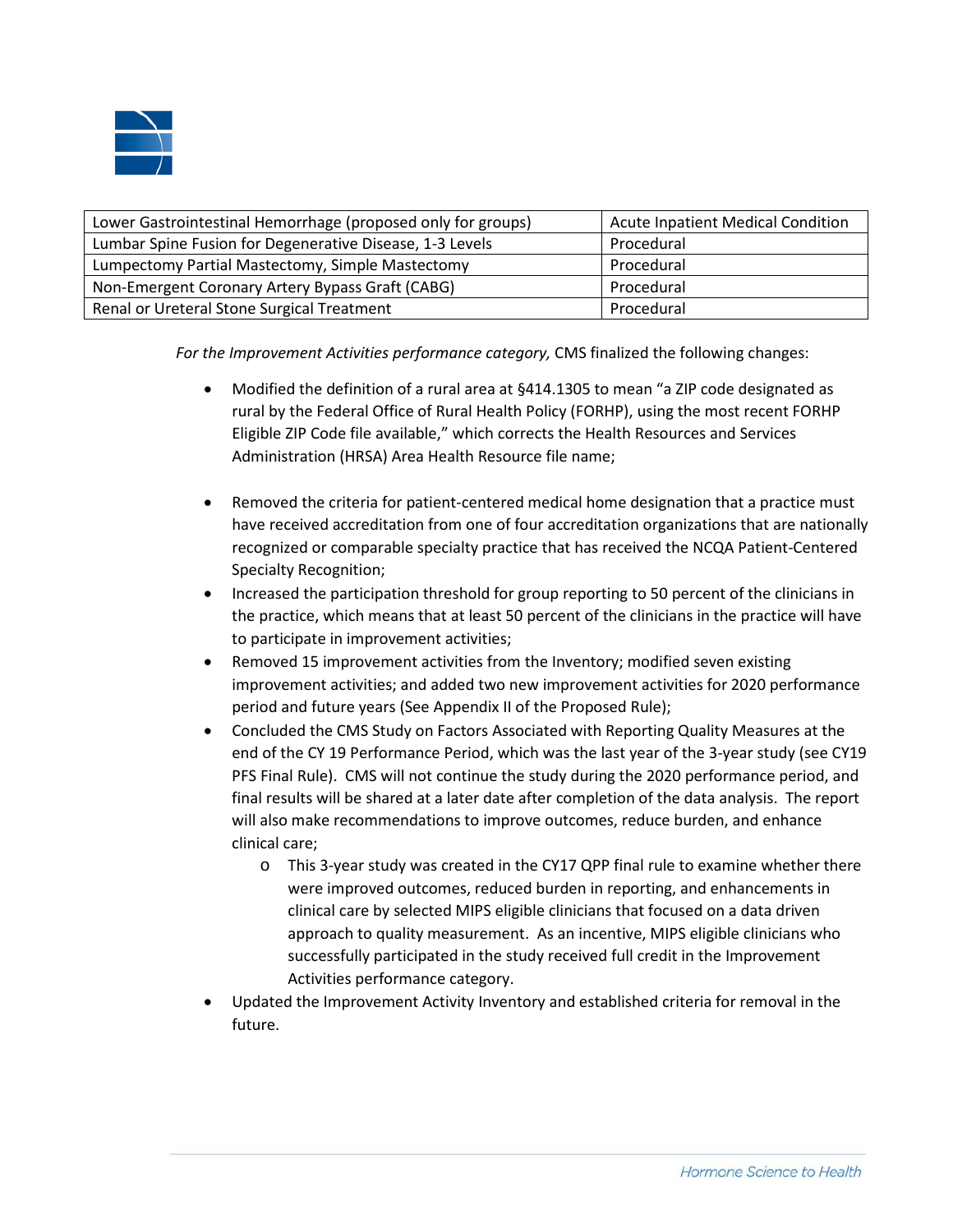

The below table shows the criteria that will be considered for removal of an activity:

| Factor 1 | Activity is duplicative of another activity                                      |
|----------|----------------------------------------------------------------------------------|
| Factor 2 | There is an alternative activity with a stronger relationship to quality care or |
|          | improvements in clinical practice                                                |
| Factor 3 | Activity does not align with current clinical guidelines or practice             |
| Factor 4 | Activity does not align with at least one meaningful measure area                |
| Factor 5 | Activity does not align with the quality, cost or Promoting Interoperability     |
|          | performance categories                                                           |
| Factor 6 | There have been no attestations of the activity for three consecutive years      |
| Factor 7 | Activity is obsolete.                                                            |

*For the Promoting Interoperability performance category,* the agency made the following changes:

- Beginning in the 2020 performance period:
	- o Include the Query of Prescription Drug Monitoring Program (PDMP) measure as an optional measure (available for bonus points);
	- o Remove the Verify Opioid Treatment Agreement Measure;
	- o CMS will redistribute the points for the Support Electronic Referral Loops by Sending Health Information measure to the Provide Patients Electronic Access to Their Health Information measure if an exclusion is claimed.
	- o Include the Query of PDMP measure as optional (beginning with 2019 only a yes/no response will be required).

APM Scoring Standard for MIPS Eligible Clinicians Participating in MIPS APM (pg. 1430)

The agency expects that 10 APMs will satisfy the requirements to be MIPS APMs for the 2020 MIPS Performance Period:

- Comprehensive ESRD Care Model (all tracks)
- Comprehensive Primary Care Plus Model (all tracks)
- Next Generation ACO Model
- Oncology Care Model (all tracks)
- Medicare Shared Savings Model (all tracks)
- Medicare ACO Track +1 Model
- Bundled Payments for Care Improvement Advanced
- Maryland Total Cost of Care Model (Maryland Primary Care Model)
- Vermont All-Payer ACO Model
- Primary Care First (all tracks)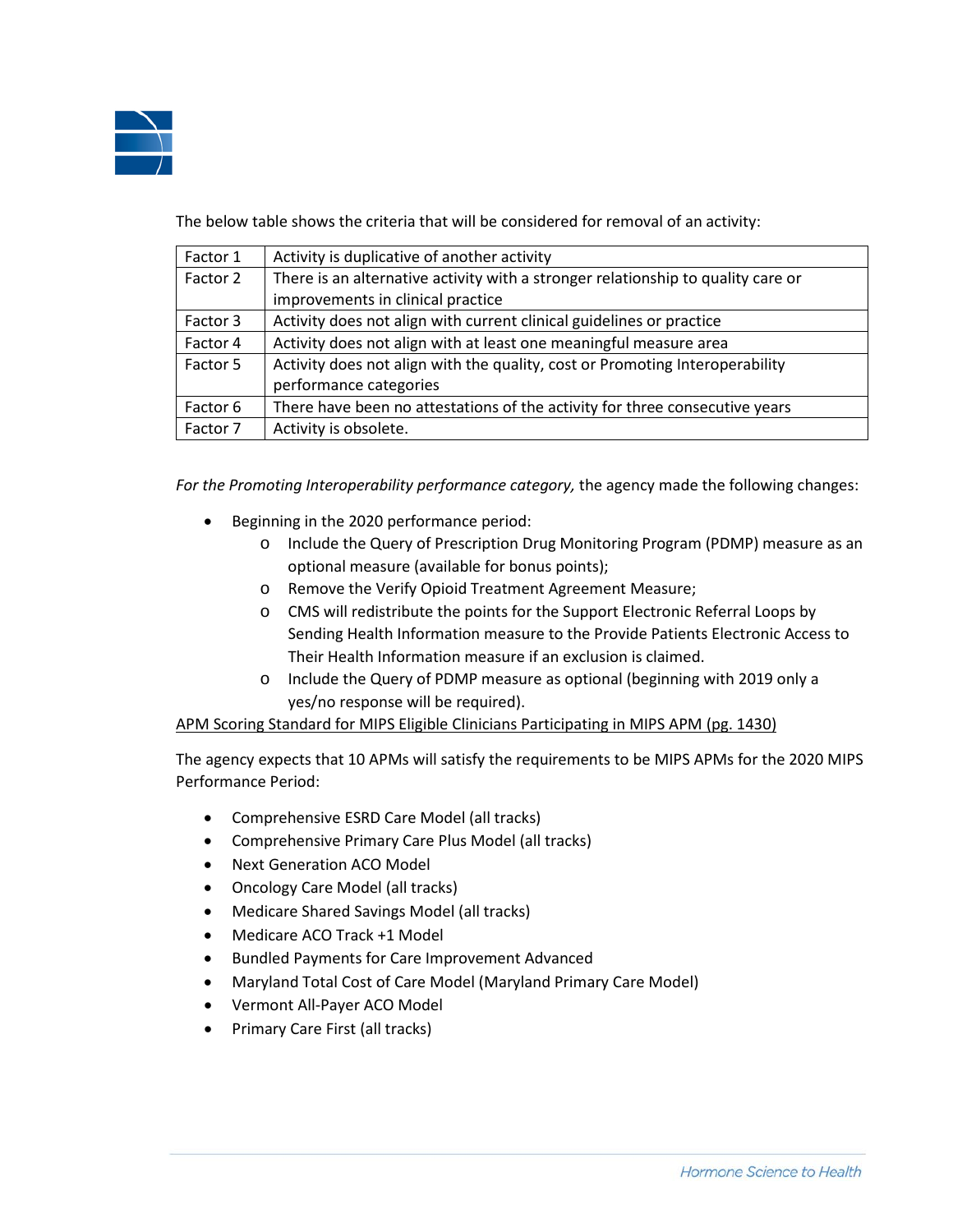

### Calculating MIPS APM Performance Category Scores

The APM scoring standard is intended to reduce the reporting burden for MIPS eligible clinicians participating in MIPS APMS. In order to achieve this goal, CMS finalized several updates relating to new approaches for quality performance category scoring, which include:

- Allowing MIPS eligible clinicians participating in APMS to report on MIPS quality measures in the same manner as set out in the policy for the Promoting Interoperability performance category;
- Applying a minimum score of 50 percent, called an "APM Quality Reporting Credit" for certain APM entities where APM quality data cannot be used;
- Using quality data to calculate an APM Entity group level score when an APM Entity has reported quality measures to MIPS on behalf of the APM Entity group;
- Applying any bonuses or adjustments available to MIPS groups for measures reported by the APM Entity, as applicable; and
- Applying both the application-based and the automatic extreme and uncontrollable circumstances policies to MIPS eligible clinicians participating in MIPS APMs who are subject to the APM scoring standards and report on MIPS quality measures.

### MIPS Final Score Methodology

### *Performance Category Scores*

CMS finalized several scoring policies that will assist in the transition from MIPS to MVPs. Specifically, the agency will:

- Maintain the 3-point floor for measures that can be scored for performance;
- Develop benchmarks based on flat percentages in specific cases where the agency determines that otherwise applicable benchmarks could incentivize inappropriate treatment;
- Continue the scoring policies for measures that do not meet the case-minimum requirement, do not have a benchmark, or do not meet the data-completeness criteria;
- Maintain cap on measure bonus points for high-priority measures & end-to-end reporting; and
- Continue the improvement scoring policy. *Calculating the Final Score (pg. 1480)*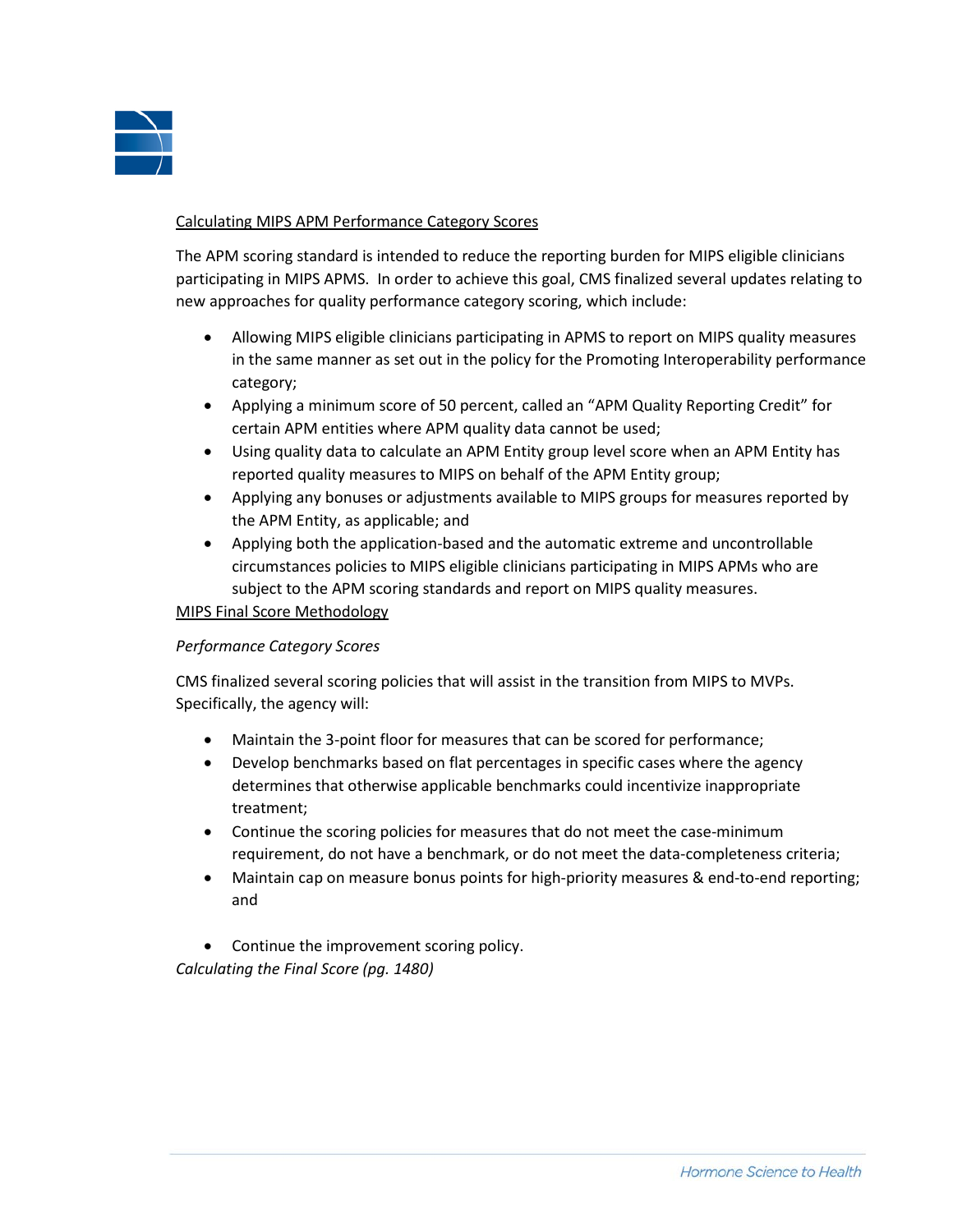

CMS finalized the proposal to continue the complex patient bonus for the 2022 MIPS payment year and to establish performance category reweighting policies for the 2022, 2023, and 2024 MIPS payment years.

Table 53, transcribed from the final rule, summarizes the finalized weights for each performance category for the final score.

| <b>Performance Category</b>   | 2022 MIPS Payment | 2023 MIPS Payment Year | 2024 MIPS Payment Year |
|-------------------------------|-------------------|------------------------|------------------------|
|                               | Year              |                        |                        |
| Quality                       | 45%               | 35%                    | 30%                    |
| Cost                          | 15%               | 25%                    | 30%                    |
| <b>Improvement Activities</b> | 15%               | 15%                    | 15%                    |
| Promoting Interoperability    | 25%               | 25%                    | 25%                    |

## *MIPS Payment Adjustments*

Based on stakeholder feedback, CMS did not finalize the two proposals regarding the final score used in MIPS payment adjustment calculations for the 2022 and 2023 MIPS payment years, which would have

- Set the performance threshold at 45 points and 60 points respectively;
- Set the additional performance threshold for exceptional performance at 80 points and 85 points respectively.

Instead, the agency finalized the additional performance threshold at 85 points for both the 2022 and 2023 MIPS payment year.

### Targeted Review, Data Validation and Auditing (pg. 1555)

A targeted review is a process where MIPS eligible clinicians or groups can request that CMS review the calculation of their 2019 MIPS payment adjustment factor and, as applicable, their additional MIPS payment adjustment factor for exceptional performance. CMS finalized several policies related to targeted review:

- 1) Identify who is eligible to request a targeted review;
- 2) Revise the timeline for submitting a targeted review request;
- 3) Add criteria for denial of a targeted review request;
- 4) Update requirements for requesting additional information;
- 5) State who will be notified of targeted review decisions and require retention of documentation submitted; and
- 6) Codify the policy on scoring recalculations.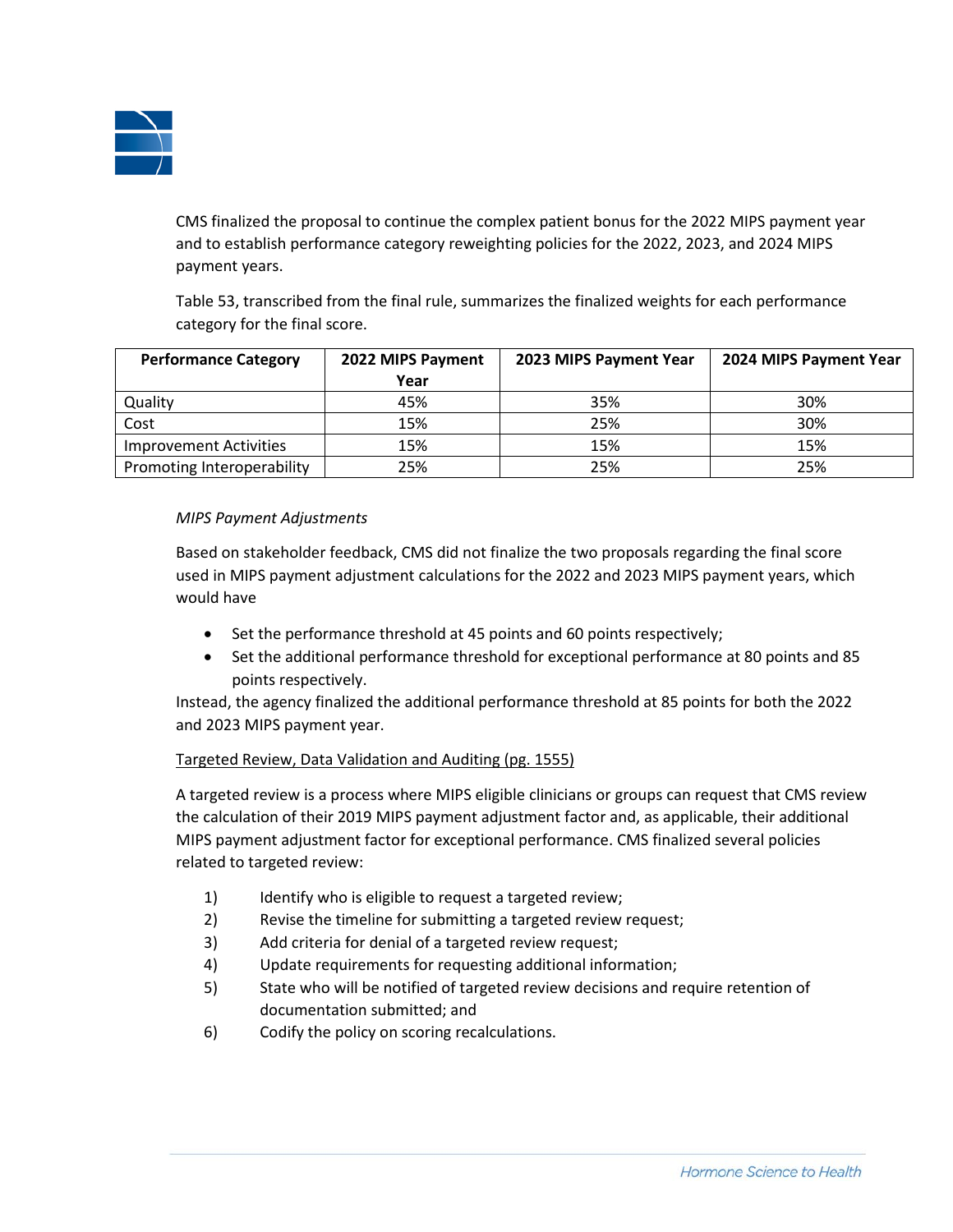

*Proposed Requirements for MIPS Performance Categories that Must be Supported by Third Party Intermediaries (pg. 1570)*

CMS utilizes third party intermediaries as a useful way to fulfill MIPS requirements while reducing clinician reporting burden. Third party intermediaries are approved by CMS to submit MIPS data on behalf of a MIPS eligible clinician, group, or virtual group (as defined by §414.1400). Examples of a third party intermediary include a health IT vendor, a qualified registry, or a CMS-approved survey vendor. The agency modified the criteria for approval as a third party intermediary, and to established new requirements to promote continuity of services for clinicians that use third party intermediaries.

CMS finalized several changes related to QCDR measures, which include:

- Updates to QCDR approval criteria, including requirements to engage in activities to foster improvement in the quality of care and enhance performance feedback requirements; and
- Updates to QCDR measures requirements, including considerations for measure rejection, the approval process (including provisional approval), and measures that have failed to reach benchmarking thresholds.

Beginning with the 2021 performance period, QCDR measure requirements include:

- Identify a linkage between the QCDR measure to the cost measure, Improvement Activity, or CMS developed MVP at the time of self-nomination;
- Be fully developed with completed testing results at the clinician level and ready for implementation;
- QCDRs must collect data on a QCDR measure, appropriate to the measure type, prior to submitting the QCDR measure for CMS consideration during the self-nomination period;
- CMS may consider the extent to which a QCDR measure is available to MIPS eligible clinicians reporting through QCDRs other than the QCDR measure owner for purposes of MIPS. If CMS determines that a QCDR measure is not available to MIPS eligible clinicians, groups, and virtual groups reporting through other QCDRs, CMS may not approve the measure;
- A QCDR measure that does not meet case minimum and reporting volumes required for benchmarking after being in the program for 2 consecutive CY performance may not continue to be approved in the future;
- At CMS discretion, QCDR measures may be approved for two years, contingent on additional factors; and
- Additional QCDR measures considerations include: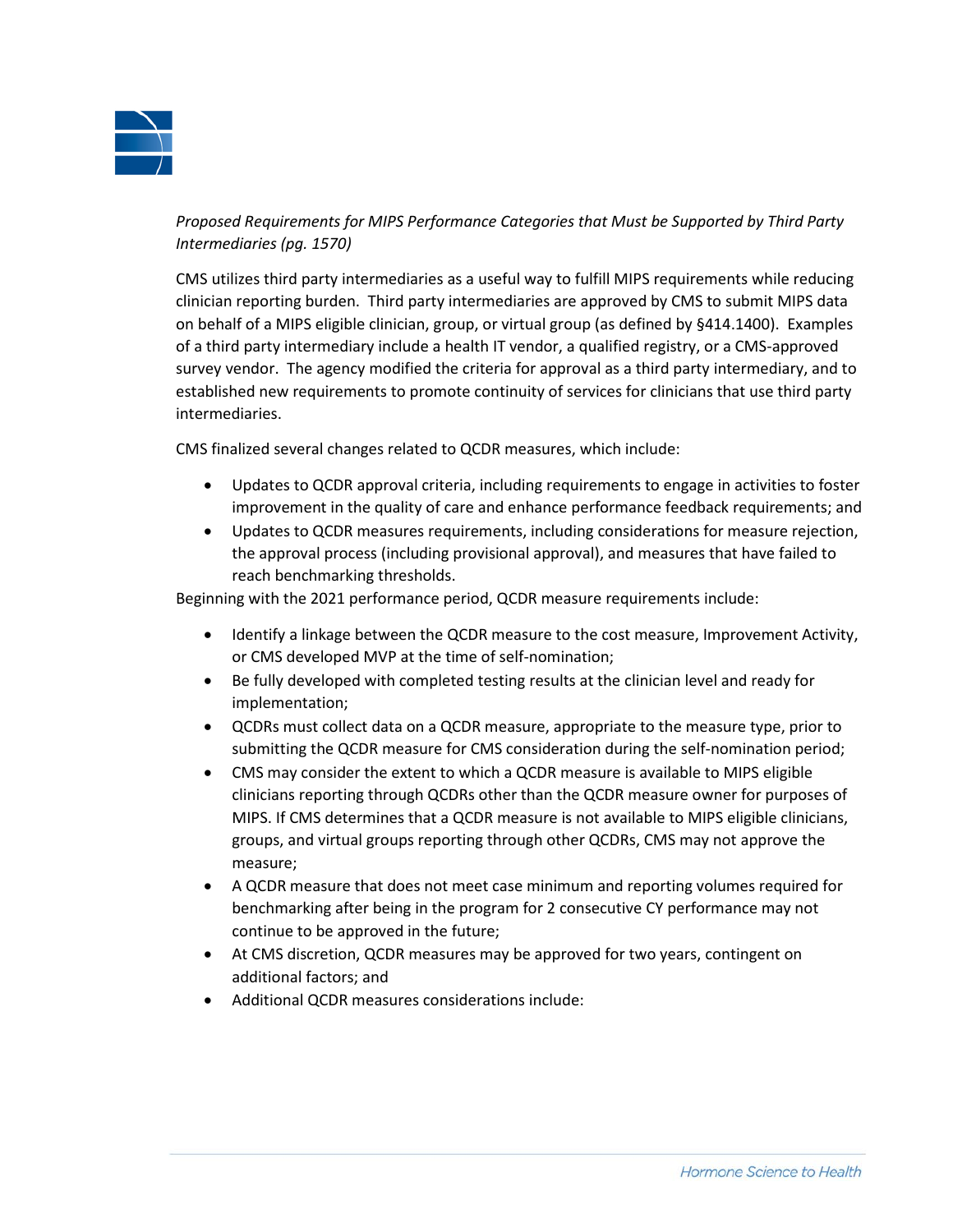

- o (a) conducting an environmental scan of existing QCDR measures; MIPS quality measures; quality measures retired from the legacy Physician Quality Reporting System (PQRS) program; and
- o (b) utilized the CMS Quality Measure Development Plan Annual Report and the Blueprint for the CMS Measures Management System to identify measurement gaps prior to measure development.

CMS finalized the proposal to update qualified registry required services, including requiring qualified registries to support all three performance categories when data submission is required. The agency also will require qualified registries to provide performance feedback to clinicians at least four times per year.

## Public Reporting on Physician Compare (pg. 1687)

In order to more completely and accurately reference the data available, CMS will publicly report the following information on the Physician Compare Initiative website:

- Beginning with Year 2 (CY 2018 data, available in late CY 2019): aggregate MIPS data, including the minimum and maximum MIPS performance category and final scores earned by MIPS eligible clinicians; and
- Beginning with Year 3 (2019 performance information, available for public reporting in late 2020): an indicator either on the profile page or in the database that displays if a MIPS eligible clinician is scored using facility-based measurement.

# **Key APM Proposals**

Under MACRA, CMS is required to make an incentive payment of 5 percent to Qualifying APM Participants (QPs) for achieving threshold levels of participation in Advanced APMs. The agency finalized several provisions, discussed below, related to the APM Incentive.

CMS estimates the following participation and payment rates for the 2022 payment year:

- Between 210,000-270,000 clinicians will become Qualifying APM Participants (AP), which means they are excluded from the MIPS reporting requirements and qualify for a lump sum APM Incentive Payment.
- Total lump sum APM Incentive payment: \$535-685 million.
- MIPS payment adjustments, which only apply to payments for covered professional services provided by MIPS eligible clinicians, will be equally distributed between:
	- o Negative MIPS payment adjustments (\$443 million); and
	- o Positive MIPS payment adjustments (\$443 million).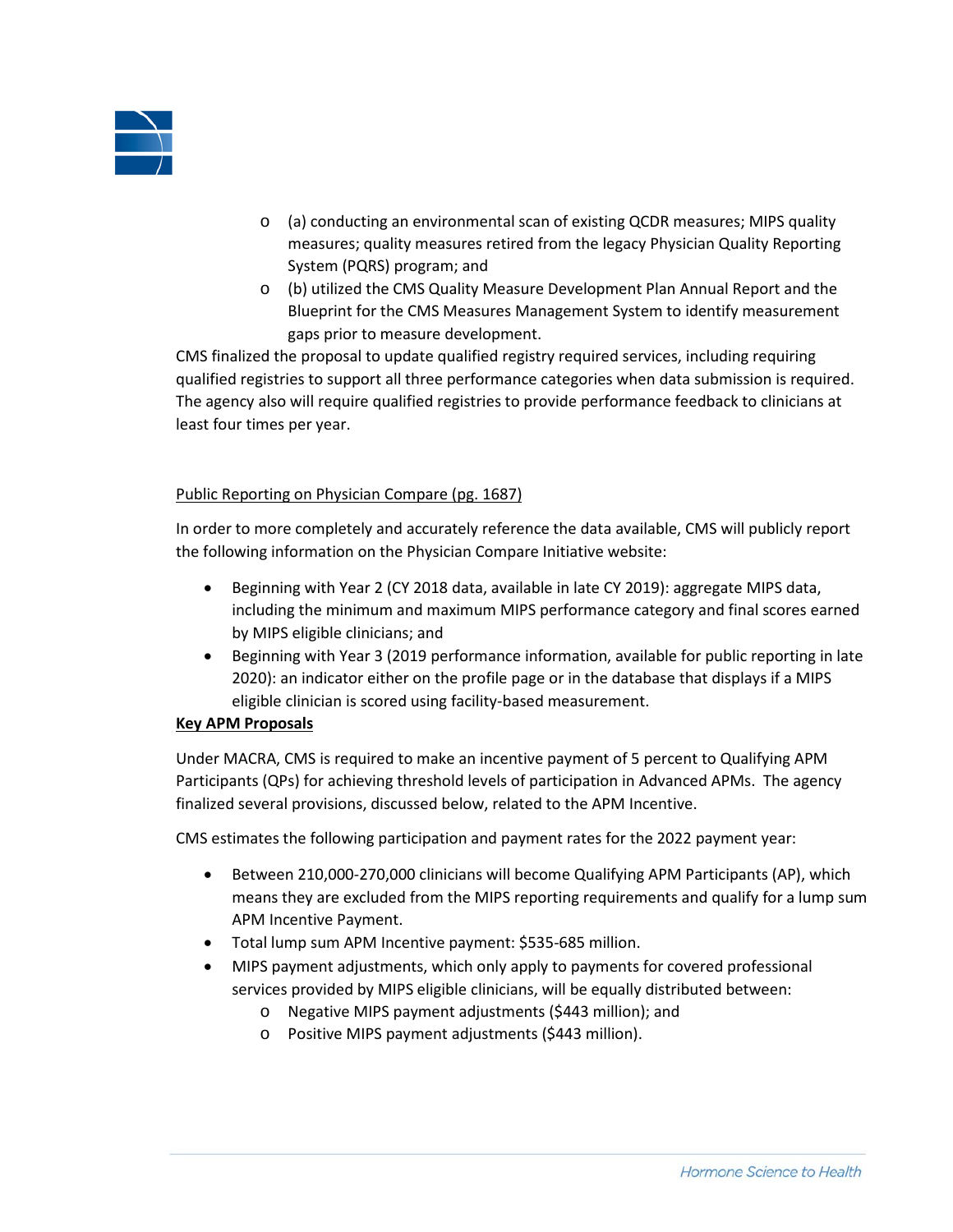

• An additional \$500 million is available for exceptional performance by MIPS eligible clinicians whose final score meets or exceeds the additional performance threshold of 80 percent.

#### Provisions Related to APM Requirements (pg. 1705)

### *Bearing Financial Risks for Monetary Losses*

CMS finalized several policies related to the Advanced APM criterion bearing financial risk for monetary losses. The agency modified the definition of marginal risk when determining whether a payment arrangement is an Other Payer Advanced APM. The computation would be:

Add the marginal risk rate at each percentage level to determine participants' losses, and then dividing it by the percentage above the benchmark to get the average marginal risk.

Under the final policy, when a payment arrangement's marginal risk rate varies depending on the amount by which actual expenditures exceed expected expenditures, the agency will use the average marginal risk rate across all possible levels of actual expenditures that would be used for comparison to the marginal risk rate to determine whether the payment arrangement has a marginal risk rate of at least 30 percent, with exceptions for large losses and small losses as provided in CMS regulations.

### *QP and Partial QP Determinations*

Beginning with the 2020 QP Performance Period, Partial QP status will apply only to the TIN/NPI combination(s) through which an individual eligible clinician attains Partial QP status. The agency did not finalize the proposal that an eligible clinician will not be considered a QP or a Partial QP for the year when an APM Entity terminates from an Advanced APM.

### *All-Payer Combination Options---Aligned Other Payer Medical Home Models*

CMS finalized the proposal to add the term "Aligned Other Payer Medical Home Model" to the definitions section for the MIPS and APM program. This term would have the same characteristics as the terms "Medical Home Model" and "Medicaid Medical Home Model," but would apply to other payment arrangements. This term would apply to an arrangement that the agency determines to have the following characteristics:

- The other payer payment arrangement has a primary care focus with participants that primarily include primary care practices or multispecialty practices that include primary care physicians and practitioners and offer primary care services.
	- o For the purposes of this provision, primary care focus means the inclusion of specific design elements related to eligible clinicians practicing under one or more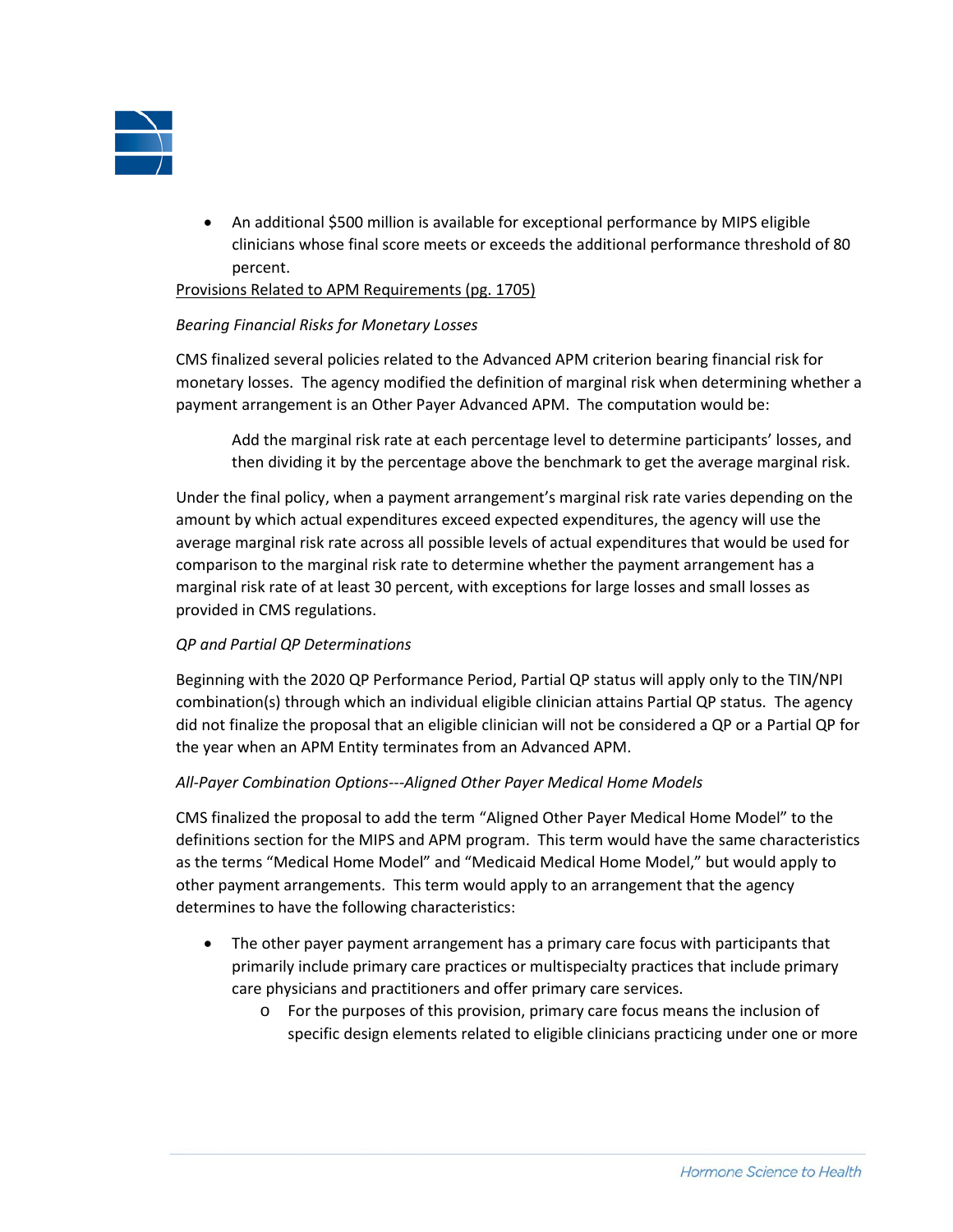

of the following Physician Specialty Codes: 01 General Practice; 08 Family Medicine; 11 Internal Medicine; 16 Obstetrics and Gynecology; 37 Pediatric Medicine; 38 Geriatric Medicine; 50 Nurse Practitioner; 89 Clinical Nurse Specialist; and 97 Physician Assistant;

- o Empanelment of each patient to a primary clinician; and
- o At least four of the following:
	- **Planned coordination of chronic and preventive care;**
	- **Patient access and continuity of care;**
	- Risk-stratified care management;
	- Coordination of care across the medical neighborhood;
	- **Patient and caregiver engagement;**
	- Shared decision-making; and/or
	- Payment arrangements in addition to, or substituting for, fee-for-service payments (for example, shared savings or population-based payments).

The agency finalized changes to the marginal risk rate and expected expenditures for Advanced APMs. The Medicaid Medical Home Model financial risk and nominal amount standards also apply to Aligned Other Payer Medical Home Models.

#### **MIPS Measures (pg. 2071)**

Each year CMS makes changes to the MIPS measures set. The changes below apply to Endocrine Society members.

#### MIPS Quality Measures for 2022 MIPS Payment Year and Future Payment Years

• All-Cause Unplanned Admission for Patients with Multiple Chronic Diseases

## Changes to Specialty Measure Sets for 2022 MIPS Payment Year and Future Payment Years (pg. 2081)

In addition to the considerations discussed in the introductory language for Table B, the specialty sets listed below take additional criteria into consideration, which includes, but is not limited to:

- Whether the measure reflects current clinical guidelines; and
- The coding of the measure includes relevant clinician types.

CMS may reassess the appropriateness of individual measures, on a case-by-case basis, to ensure appropriate inclusion in the specialty set.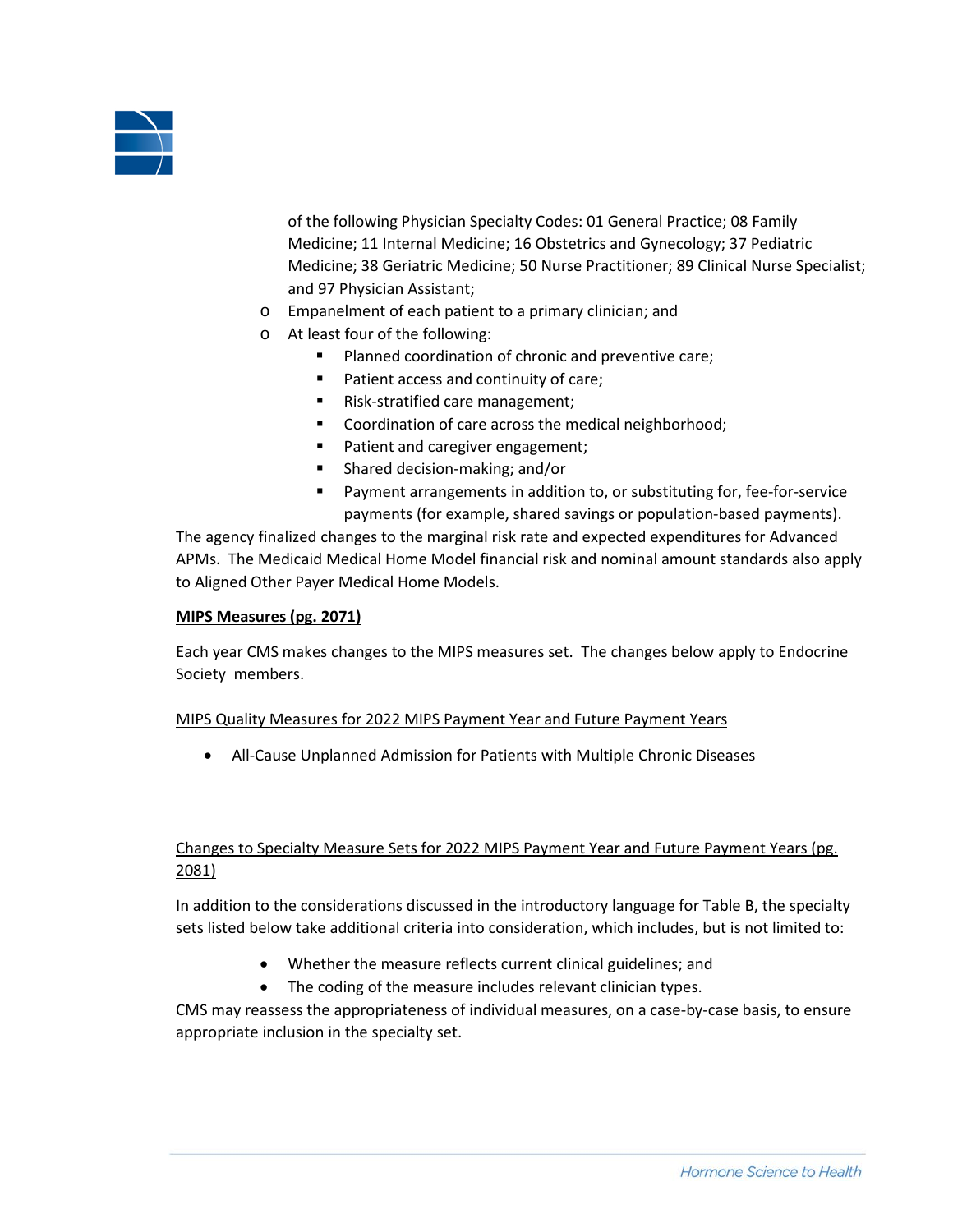

| <b>Endocrinology---Finalized for Addition</b>            |                            |                |  |
|----------------------------------------------------------|----------------------------|----------------|--|
| <b>Measure Title and Description</b>                     | <b>Measure Type/Domain</b> | <b>Measure</b> |  |
|                                                          |                            | <b>Steward</b> |  |
| Diabetes: Hemoglobin A1c (HbA1c) Poor Control (>9%):     | Intermediate               | <b>NCQA</b>    |  |
| Percentage of patients 18-75 years of age with diabetes  | Outcome/Effective          |                |  |
| who had HbA1c > 9.0% during the measurement period.      | <b>Clinical Care</b>       |                |  |
| Screening for Osteoporosis for Women Aged 65-85 Years    | Process/Effective Clinical | <b>NCQA</b>    |  |
| of Age: Percentage of female patients aged 65-85 years   | Care                       |                |  |
| of age who ever had a central dual-energy X-ray          |                            |                |  |
| absorptiometry (DXA) to check for osteoporosis.          |                            |                |  |
| Diabetes Eye Exam: Percentage of patients 18-75 years    | Process/Effective Clinical | <b>NCQA</b>    |  |
| of age with diabetes and an active diagnosis of          | Care                       |                |  |
| retinopathy overlapping the measurement period who       |                            |                |  |
| had a retinal or dilated eye exam by an eye care         |                            |                |  |
| professional during the measurement period or            |                            |                |  |
| diabetics with no diagnosis of retinopathy overlapping   |                            |                |  |
| the measurement period who had a retinal or dilated      |                            |                |  |
| eye exam by an eye care professional during the          |                            |                |  |
| measurement period or in the 12 months prior to the      |                            |                |  |
| measurement period.                                      |                            |                |  |
| Coronary Artery Disease (CAD):                           | Process/Effective Clinical | American       |  |
| Angiotensin-Converting Enzyme (ACE) Inhibitor or         | Care                       | Heart          |  |
| Angiotensin Receptor Blocker (ARB) Therapy -Diabetes or  |                            | Association    |  |
| Left Ventricular Systolic D: Percentage of patients aged |                            |                |  |
| 18 years and older with a diagnosis of coronary artery   |                            |                |  |
| disease seen within a 12 month period who also have      |                            |                |  |
| diabetes OR a current or prior Left Ventricular Ejection |                            |                |  |
| Fraction (LVEF) < 40% who were prescribed ACE inhibitor  |                            |                |  |
| or ARB therapy.                                          |                            |                |  |
| Diabetes: Medical Attention for Nephropathy: The         | Process/Effective Clinical | <b>NCQA</b>    |  |
| percentage of patients 18-75 years of age with diabetes  | Care                       |                |  |
| who had a nephropathy screening test or evidence of      |                            |                |  |
| nephropathy during the measurement period.               |                            |                |  |
| Diabetes Mellitus: Diabetic Foot and Ankle Care,         | Process/Effective Clinical | American       |  |
| Peripheral Neuropathy-Neurological Examination:          | Care                       | Podiatric      |  |
| Percentage of patients aged 18 years and older with a    |                            | Medical        |  |
|                                                          |                            | Association    |  |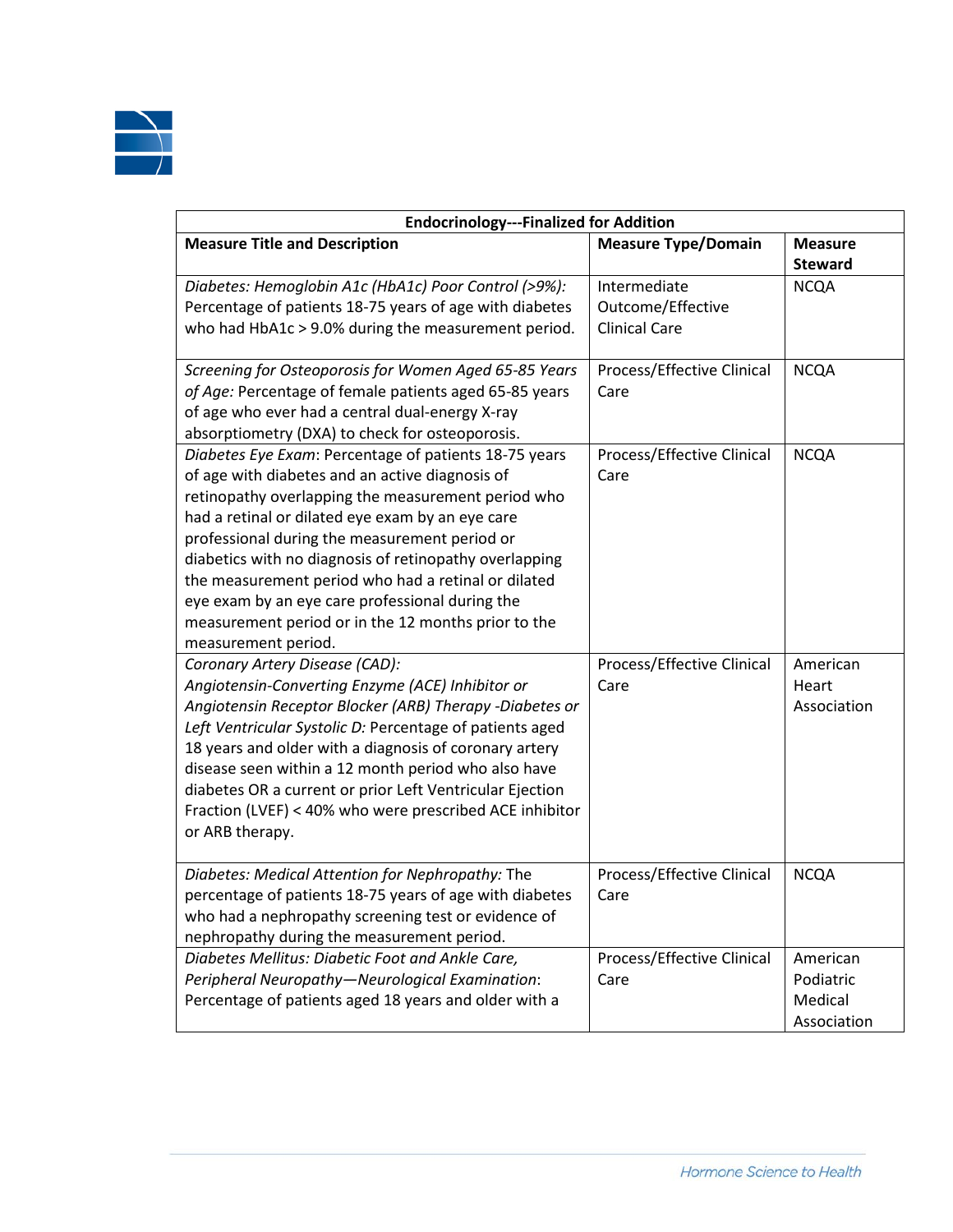

| diagnosis of diabetes mellitus who had a neurological<br>examination of their lower extremities within 12 months |                          |             |
|------------------------------------------------------------------------------------------------------------------|--------------------------|-------------|
|                                                                                                                  |                          | <b>CMS</b>  |
| Preventive Care and Screening-BMI Screening and                                                                  | Process/Community +      |             |
| Follow-up Plan: Percentage of patients aged 18 years                                                             | <b>Population Health</b> |             |
| and older with a BMI documented during the current                                                               |                          |             |
| encounter or during the previous twelve months AND                                                               |                          |             |
| with a BMI outside of normal parameters, a follow-up                                                             |                          |             |
| plan is documented during the encounter or during the                                                            |                          |             |
| previous twelve months of the current encounter.                                                                 |                          |             |
| Normal Parameters: Age 18 years and older BMI ≥ 18.5                                                             |                          |             |
| and < $25$ kg/m2.                                                                                                |                          |             |
| Documentation of Current Medications in the Medical                                                              | Process/Patient Safety   | <b>CMS</b>  |
| Record: Percentage of visits for patients aged 18 years                                                          |                          |             |
| and older for which the MIPS eligible clinician attests to                                                       |                          |             |
| documenting a list of current medications using all                                                              |                          |             |
| immediate resources available on the date of the                                                                 |                          |             |
| encounter. This list must include ALL known                                                                      |                          |             |
| prescriptions, over-thecounters, herbals, and                                                                    |                          |             |
| vitamin/mineral/dietary (nutritional) supplements AND                                                            |                          |             |
| must contain the medications' name, dosage, frequency                                                            |                          |             |
| and route of administration.                                                                                     |                          |             |
| Preventive Care and Screening: Screening for Depression                                                          | Process/Community +      | <b>CMS</b>  |
| and Follow-up Plan: Percentage of patients aged 12                                                               | <b>Population Health</b> |             |
| years and older screened for depression on the date of                                                           |                          |             |
| the encounter using an age appropriate standardized                                                              |                          |             |
| depression screening tool AND if positive, a follow-up                                                           |                          |             |
| plan is documented on the date of the positive screen.                                                           |                          |             |
| Preventive Care and Screening: Tobacco Use: Screening                                                            | Process/Community +      | <b>PCPI</b> |
| and Cessation Intervention: Percentage of patients aged                                                          | <b>Population Health</b> |             |
| 18 years and older who were screened for tobacco use                                                             |                          |             |
| one or more times within 24 months AND who received                                                              |                          |             |
| tobacco cessation intervention if identified as a tobacco                                                        |                          |             |
| user.                                                                                                            |                          |             |
|                                                                                                                  |                          |             |
| Three rates are reported:                                                                                        |                          |             |
| a. Percentage of patients aged 18 years and older who                                                            |                          |             |
| were screened for tobacco use one or more times within                                                           |                          |             |
| 24 months                                                                                                        |                          |             |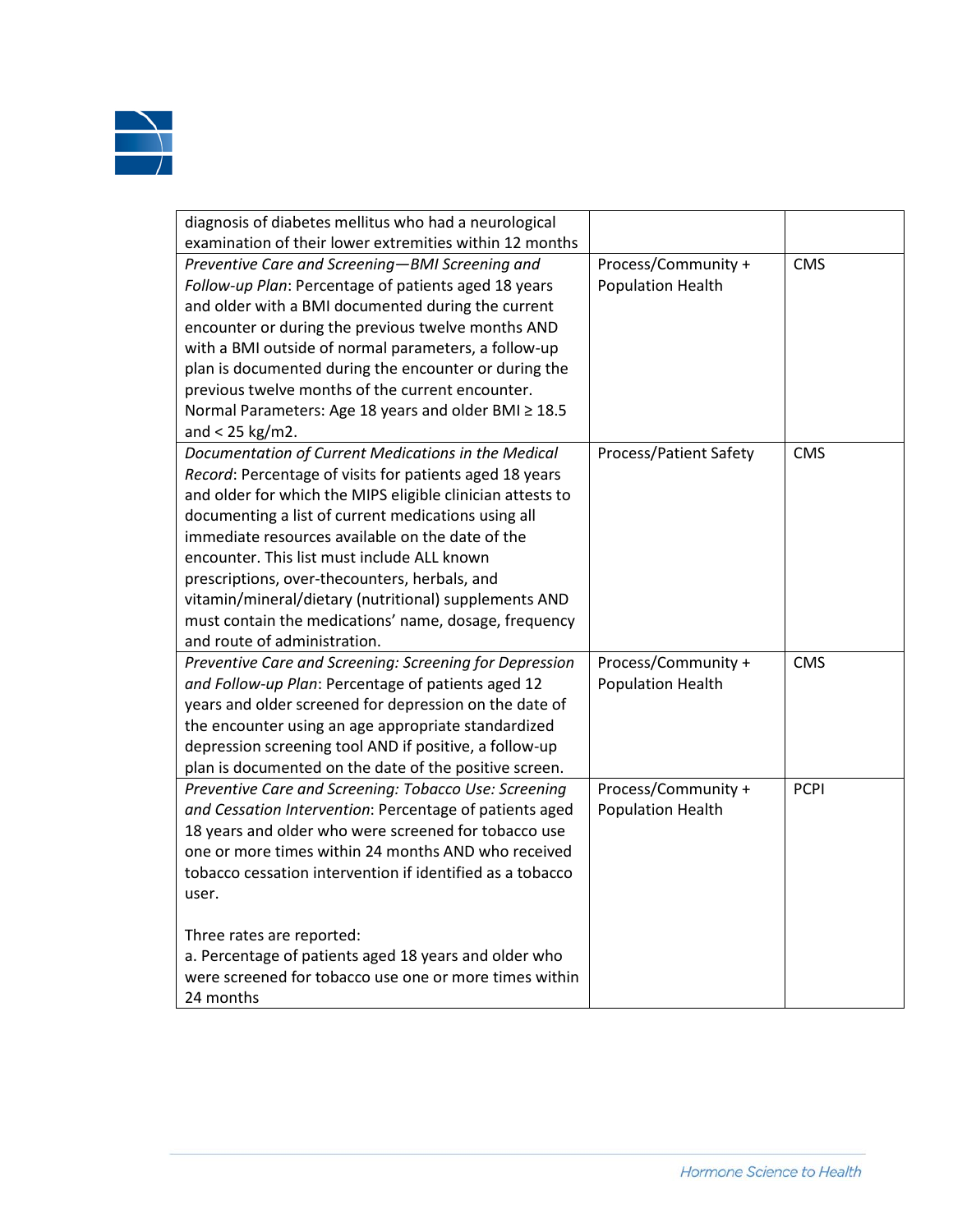

| b. Percentage of patients aged 18 years and older who     |                            |             |
|-----------------------------------------------------------|----------------------------|-------------|
| were identified as a tobacco user who received tobacco    |                            |             |
| cessation intervention                                    |                            |             |
| c. Percentage of patients aged 18 years and older who     |                            |             |
| were screened for tobacco use one or more times within    |                            |             |
| 24 months AND who received tobacco cessation              |                            |             |
| intervention if identified as a tobacco user              |                            |             |
| Controlling High Blood Pressure: Percentage of patients   | Intermediate               | <b>NCQA</b> |
| 18 - 85 years of age who had a diagnosis of hypertension  | Outcome/Effective          |             |
| overlapping the measurement period and whose most         | <b>Clinical Care</b>       |             |
| recent blood pressure was adequately controlled (<        |                            |             |
| 140/90 mmHg) during the measurement period.               |                            |             |
| Closing the Referral Loop: Receipt of Specialist Report:  | Process/Communication      | <b>CMS</b>  |
| Percentage of patients with referrals, regardless of age, | + Care Coordination        |             |
| for which the referring provider receives a report from   |                            |             |
| the provider to whom the patient was referred.            |                            |             |
| Osteoporosis Management in Women who Had a                | Process/Effective Clinical | <b>NCQA</b> |
| Fracture: The percentage of women age 50-85 who           | Care                       |             |
| suffered a fracture in the six months prior to the        |                            |             |
| performance period through June 30 of the performance     |                            |             |
| period and who either had a bone mineral density test     |                            |             |
| or received a prescription for a drug to treat            |                            |             |
| osteoporosis in the six months after the fracture.        |                            |             |
| Statin Therapy for the Prevention and Treatment of        | Process/Effective Clinical | <b>CMS</b>  |
| Cardiovascular Disease: Percentage of the following       | Care                       |             |
| patients - all considered at high risk of cardiovascular  |                            |             |
| events - who were prescribed or were on statin therapy    |                            |             |
| during the measurement period:                            |                            |             |
| Adults aged $\geq$ 21 years who were previously           |                            |             |
| diagnosed with or currently have an active                |                            |             |
| diagnosis of clinical atherosclerotic                     |                            |             |
| cardiovascular disease (ASCVD); OR                        |                            |             |
| Adults aged ≥21 years who have ever had a<br>$\bullet$    |                            |             |
| fasting or direct lowdensity lipoprotein                  |                            |             |
| cholesterol (LDL-C) level ≥ 190 mg/dL or were             |                            |             |
| previously diagnosed with or currently have an            |                            |             |
| active diagnosis of familial or pure                      |                            |             |
| hvnercholesterolemia OR                                   |                            |             |